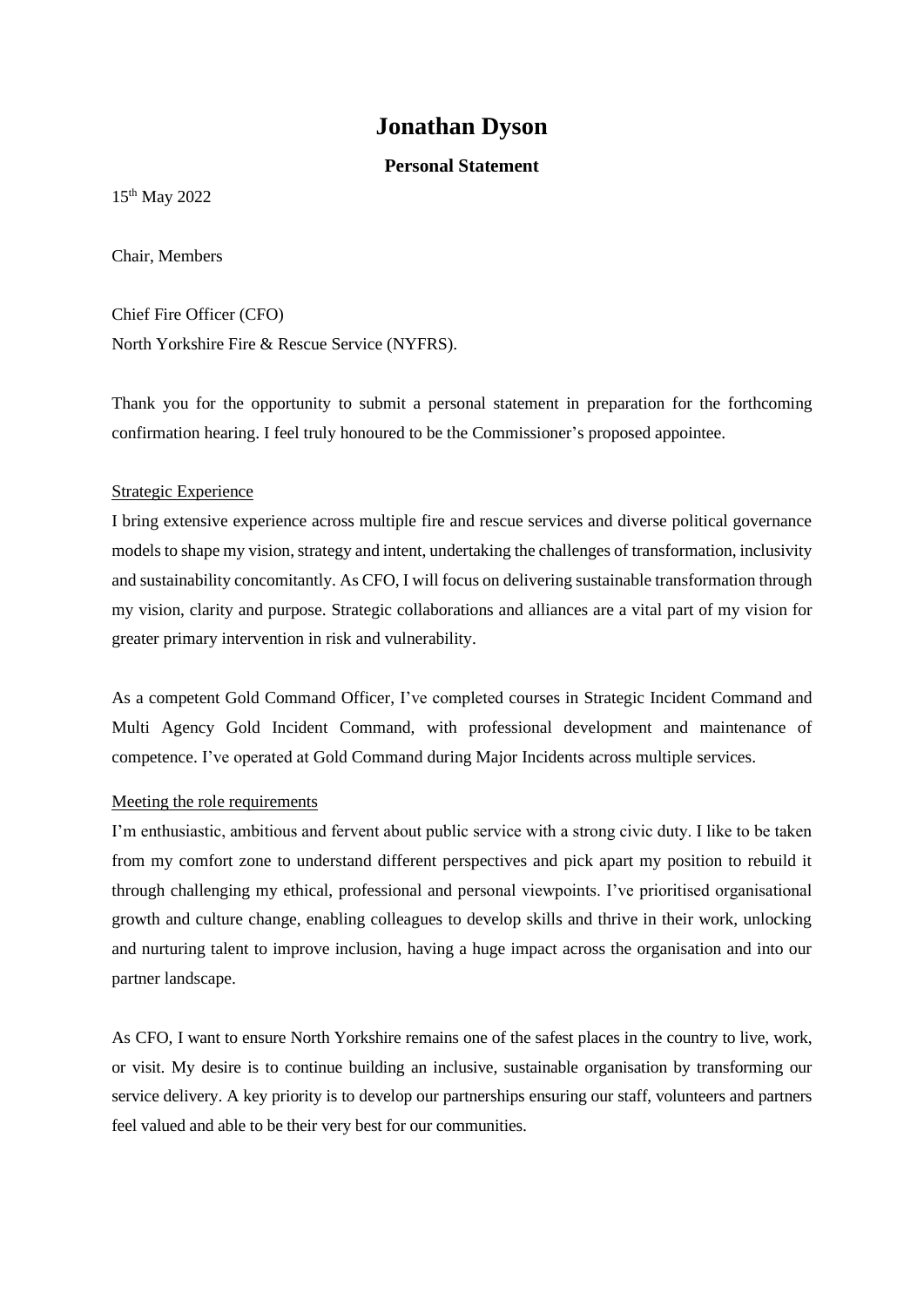I promote a one team ethos cultivating a flexible, fair and innovative environment, evidenced through an unmistakable improvement in our value driven culture. My appointment represents a long-term commitment to NYFRS, for leadership stability and partner relationships. My leadership provides direction to our people, to achieve the objectives of the Fire & Rescue Plan, Risk and Resource Model and Ambition 2025. I am building a pro-inclusion environment through our people strategy, for positive changes in the quality of service we deliver to the public and their experience when interacting with staff.

#### **Leadership**

I'm an authentic and ethical leader, bringing novel thinking to collaboration for strategic solutions. I've built positive standing with staff, partners and Trade Unions, developing my emotional intelligence to foster trusting relationships. I'm a 'positive disruptor' evidenced through improvements I've delivered across all service directorates. I've added value to strategic teams for over 7 years, developing robust personal and professional resilience. I improve and appreciate the value of our Trade Union environment, understanding its current and potential future strategic impact.

#### Organisational Growth and Culture Change

I've created a strategic model for organisational learning, enhancing physical and cognitive capabilities for personal growth alongside professional skills. I'm utilising distributed leadership to increase efficiency and effectiveness, supporting teams and individuals to take responsibility and achieve personal and organisational goals. I create an environment where colleagues have the freedom and flexibility to change the way they work, benefitting our organisation and the public.

I've established successful relationships with Trade Unions, North Yorkshire Police, Office of the Police, Fire and Crime Commissioner and enableNY colleagues. As Senior Responsible Officer for our Agile Programme, I've implemented and overseen significant innovation and change processes whilst maturing our approach. I have a progressive attitude to strategic risk management, reducing organisational risk, delivering improvements in data provision, health and safety, performance and operational competence.

#### Ethics & Pro-inclusion

I'm a role model and passionate advocate for welfare, fairness and equality of opportunity. I'm developing a culture of belonging, unifying social connections for individuals to be their authentic selves in the workplace. I'm a prominent and consistent leader with a near zero tolerance for misconduct which facilitates support for individuals and teams within our learn not blame culture, through education and development.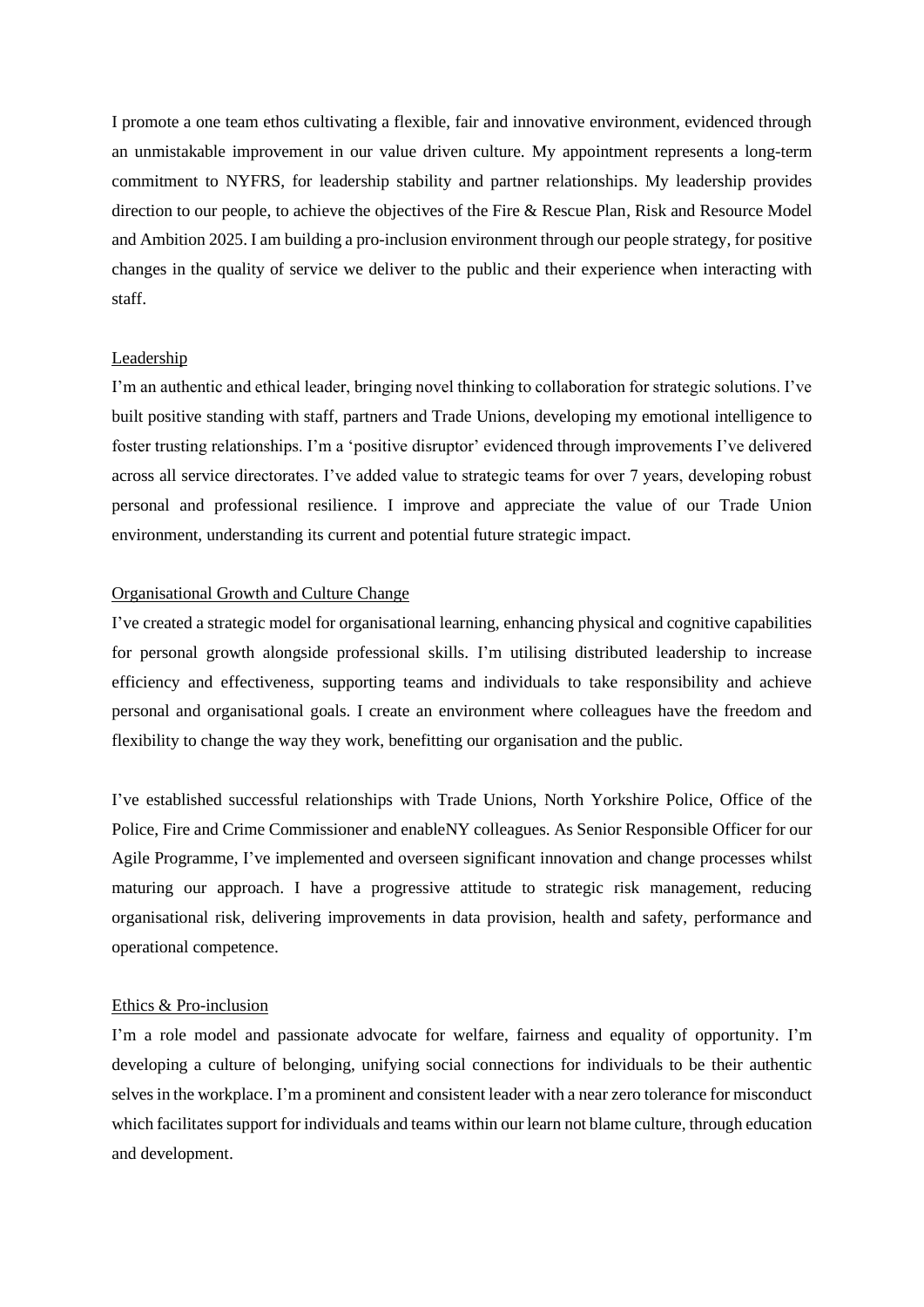In conjunction with our enableNY colleagues, I've developed a strategic Equality, Diversity and Inclusion Roadmap to better understand the impact of our progress against the National Core Code of Ethics, Equality, Diversity and Inclusion Framework and positive action initiatives, including a future toolkit for measuring and monitoring our priorities and organisational benefits.

#### Performance, data and technology

I strategised and delivered an innovative, data led methodology identifying risk and vulnerability, resulting in our Community Risk Profile and Risk and Resource Model, utilising data through collaboration with Local Authorities and partners. We're now able to define and see current risk, to reduce vulnerability and build community resilience. I'm transforming our use of technology for appreciative enquiry, alongside measurement and monitoring of our performance, aligned to the Community Risk profile. We are beginning to understand the causal effect of our work and the impact we have on risk and vulnerability.

#### Local and National roles

I've represented NYFRS on the National Fire Chiefs Council, Working Patterns Board project and I'm the extant Lead Officer for Automatic Water Fire Suppression Systems. I've created strategic collaboration opportunities aiding change of legislation and British Standards in relation to sprinklers and building safety, by engaging strategic stakeholders and achieving their commitment to influencing public safety.

I'm an activist for effective governance, in line with the Commissioners Code of Governance, as Chair and Co-Chair of a multitude of internal and external governance groups, including Deputy Chair of the North Yorkshire Community Safety Partnership. I'm exploring strategic alliances with key fire sector partners to seek collaborative opportunities that provide value for money and enhance public safety.

#### Summary

I feel privileged to have the opportunity to serve as CFO for NYFRS, continuing to serve the public of North Yorkshire and York, focusing on the challenges of transformation, inclusivity and sustainability. I welcome the opportunity to discuss my suitability for confirmation in role and I look forward to meeting Members at the hearing on 25<sup>th</sup> May 2022.

I have enclosed a copy of my CV for Members' perusal.

Yours Sincerely

#### Jonathan Dyson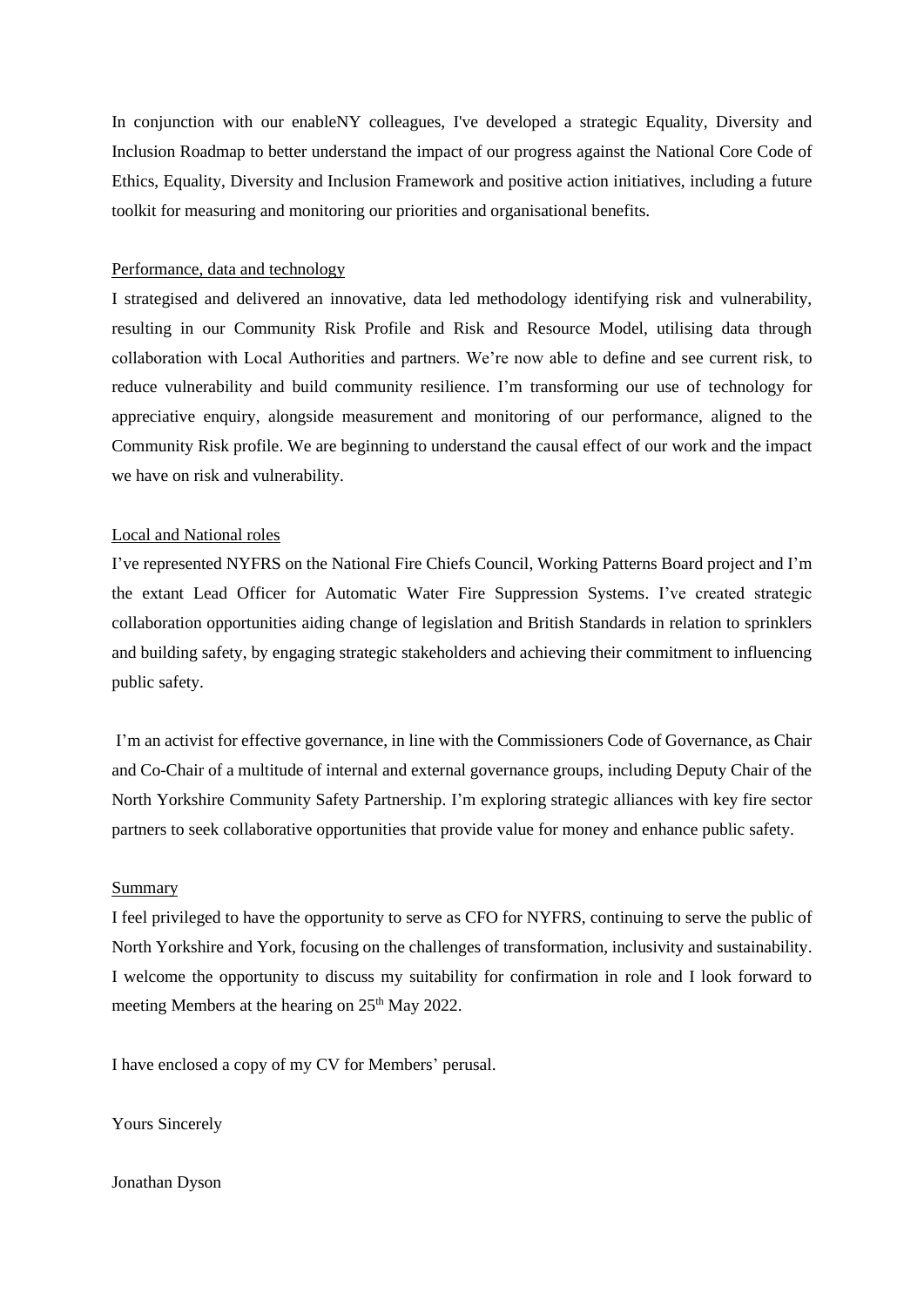**Jonathan Dyson**

**[jonathan.dyson@northyorksfire.gov.uk](mailto:jonathan.dyson@northyorksfire.gov.uk)**

**Linked** in : http://uk.linkedin.com/in/jonathan-dyson-754715127

## Professional Profile

T/Deputy Chief Fire Officer and Director of Service Delivery for North Yorkshire Fire and Rescue Service.

- Visionary leader with extensive experience across multiple fire and rescue services, with valuable insight into working under different political governance models and Trade Union environments.
- Change agent, and clear communicator, blending servant, authentic and ethical leadership, to deliver transformation with sustainable benefits for the service, public and our partners.
- Innovative strategic thinker who pursues best practice and shared learning from within the fire sector and externally, linking initiatives with the overarching vision of the organisation.
- Confident, passionate and trusted leader who seeks different perspectives to challenge own ethical, professional and personal viewpoints.
- Supportive role model and advocate who enjoys helping others achieve their aspirations, promoting inclusive practices to improve fairness, welfare and organisational belonging.
- Embeds a collaborative approach, fostering strong partnerships, inspiring new ways of working as a trusted advocate and critical friend of key stakeholders.
- Successful conciliator, resolving conflict and Trade Union disputes through discussion, dialogue and appropriate challenge.
- Seized opportunities to lead and develop national initiatives for the fire sector, currently serving as a board member of a National Fire Chiefs Council work stream and National Lead for Automatic Water Suppression Systems.

## Current Role

### **August 2021 - Present: North Yorkshire Fire and Rescue – T/ Director of Service Delivery**

- I provide the Chief Fire Officer, the Police, Fire and Crime Commissioner and the public, assurance of the organisation's performance, against the Integrated Risk Management Plan and Fire and Rescue Plan.
- I contribute to the effective Corporate Governance of the Service, being accountable for a varied portfolio including strategic operational command and Prevention and Protection. I take a longterm view, challenging the status quo, to meet the future political, financial and socioeconomic landscape.
- Delivering organisational improvement as a Senior Responsible Officer, understanding the importance of personal impact on team performance. I am delivering huge organisational benefits as colleagues change the way they work, without bureaucratic processes which prevent creativity.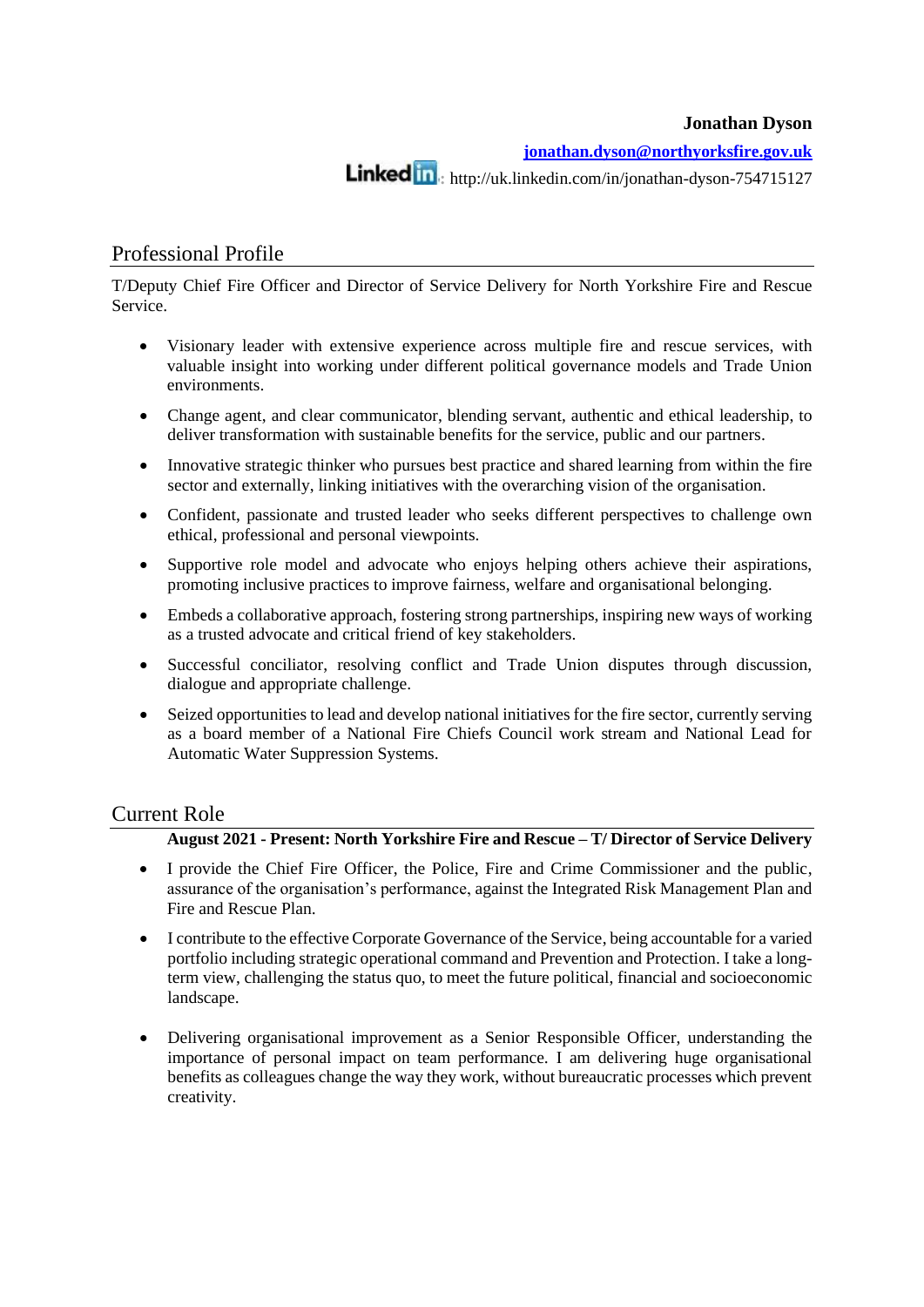- Active member of the Equality, Diversity and Inclusion Board, influencing strategic and tactical decision making processes, to ensure the impact of changes on people are thoroughly considered to deliver real and sustainable change. I create an environment and culture of trust, promoting a positive mindset and attitude, removing barriers to reform whilst helping people understand their individual contribution and impact.
- Proactively build and sustain relationships with high level stakeholders, including Trade Unions, Police, Office of the Police, Fire and Crime Commissioner, enableNY and City and County Council partners.

| <b>Strategic Thinker</b>     | Change Agent | Value Driven   | Inclusive      |
|------------------------------|--------------|----------------|----------------|
| Positive Disruptor           | Evaluator    | Esteem Builder | Humility       |
| <b>Relationship Deepener</b> | Connector    | Resilient      | <b>Trusted</b> |
| Coach and Mentor             | Legacy       | Improver       | Accountable    |

## Key Strengths and Qualities

## Career Summary

### **March 2020 – August 2021: North Yorkshire Fire and Rescue - Director of Assurance**

- Developed an innovative, data led method for identifying vulnerability and those at risk in our communities. The strategic Community Risk Profile utilises online mapping, with national and local data sets obtained through collaborative working with Local Authorities and Partner Agencies. We are now able to see current risk and begin predicting future changes.
- Delivered a concept for exemplary training delivery. Staff are encouraged to embed a culture of personal and professional pride, focusing on their colleagues and students, to have a positive impact. A team ethos is promoted, whilst challenging unacceptable behaviour.
- Implemented a distributed training model, as a collaborative trial across Directorates. This resulted in huge gains for the organisation, our new On-call staff and local employers, in terms of capacity, cost and personal benefit.
- Delivered a Value for Money Framework and Toolkit, to help demonstrate the causal effect of our service delivery work and the impact our actions have on demand, public safety and resilience.
- Implemented new ways of working, building on the success of agile working during lockdown. This has realised sustainable economic and environmental benefits for the organisation, reflected in the Medium Term Financial Plan.
- Delivered an assurance framework for Covid-19 inspections, achieving successful safety outcomes across the service, including through a Health and Safety Executive inspection.